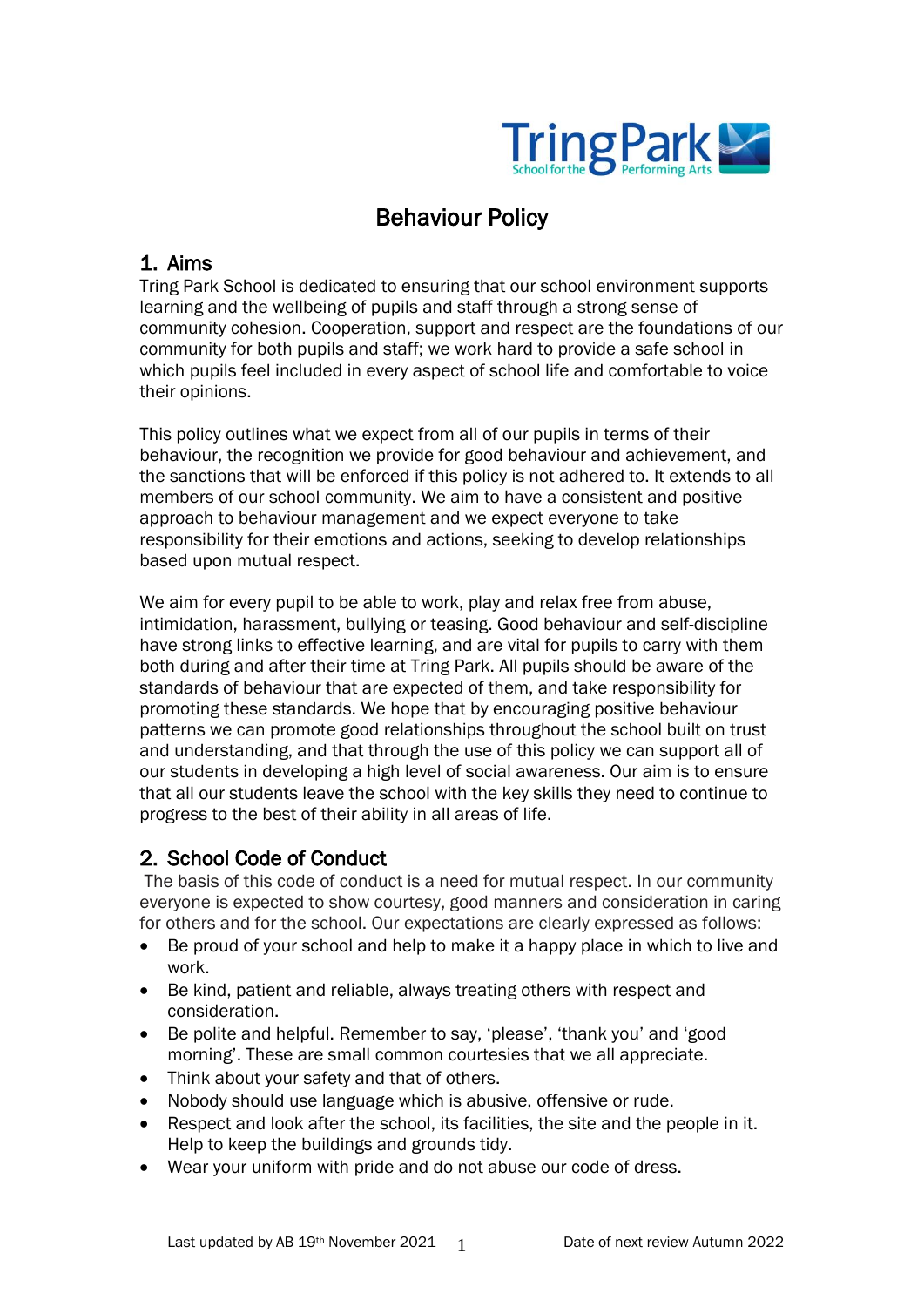- Be honest and tell the truth. Look after your own possessions and never borrow anyone else's without their permission.
- Tell someone if you are unhappy or worried so that we can help you.
- School is the place where you come to work: make sure you always do your best and respect everyone's need to work and learn.
- Attend your lessons and classes punctually and enter the classroom or studio quietly, with the correct equipment and uniform.
- Work throughout the lesson or class with focus and determination, and speak respectfully.
- At the end of the lesson or class assess what you have learned and achieved; be sure you understand any details about prep before leaving, and that you complete assigned work and take any corrections or advice on board.

# 3. Standards of behaviour

## **School**

The school understands that the first step to promoting good behaviour is to lead by example, which means that all staff, volunteers and anyone else who comes to the school must act responsibly and professionally, and will never denigrate pupils or colleagues. We work hard to ensure that discipline is consistent across the school so that behaviour boundaries, sanctions and rewards are clear to all and are applied fairly, proportionately, and without discrimination, taking into account SEN needs and disabilities as well as the additional challenges that some vulnerable pupils may face. Staff are kept informed of any such needs or challenges and are well informed of the extent of their disciplinary authority.

We want to work with parents to understand their children and their behaviour. We believe that, in conjunction with behaviour boundaries and sanctions, good support systems, praise and rewards for good behaviour are an important part of building an effective and supportive community. The school will report behaviour, good or bad, to parents regularly. We encourage parents to communicate with the school if they have a concern about their child's behaviour, and we will do as much as is possible to support parents as and when they need it.

It is the responsibility of all staff, both teaching and non-teaching, to help ensure that pupils are using the school grounds respectfully and behaving appropriately at all times when they are at school. The tutor is responsible for ensuring that their tutees understand and adhere to the school's policies and expectations. However, it is the responsibility of all staff to reinforce these concepts during their contact with pupils during or outside lesson and class times.

We recognise that where individual pupils are engaging in continuing disruptive behaviour this can be as a result of unmet mental health needs. If such needs are identified we will do all we can to ensure that the pupil receives appropriate support.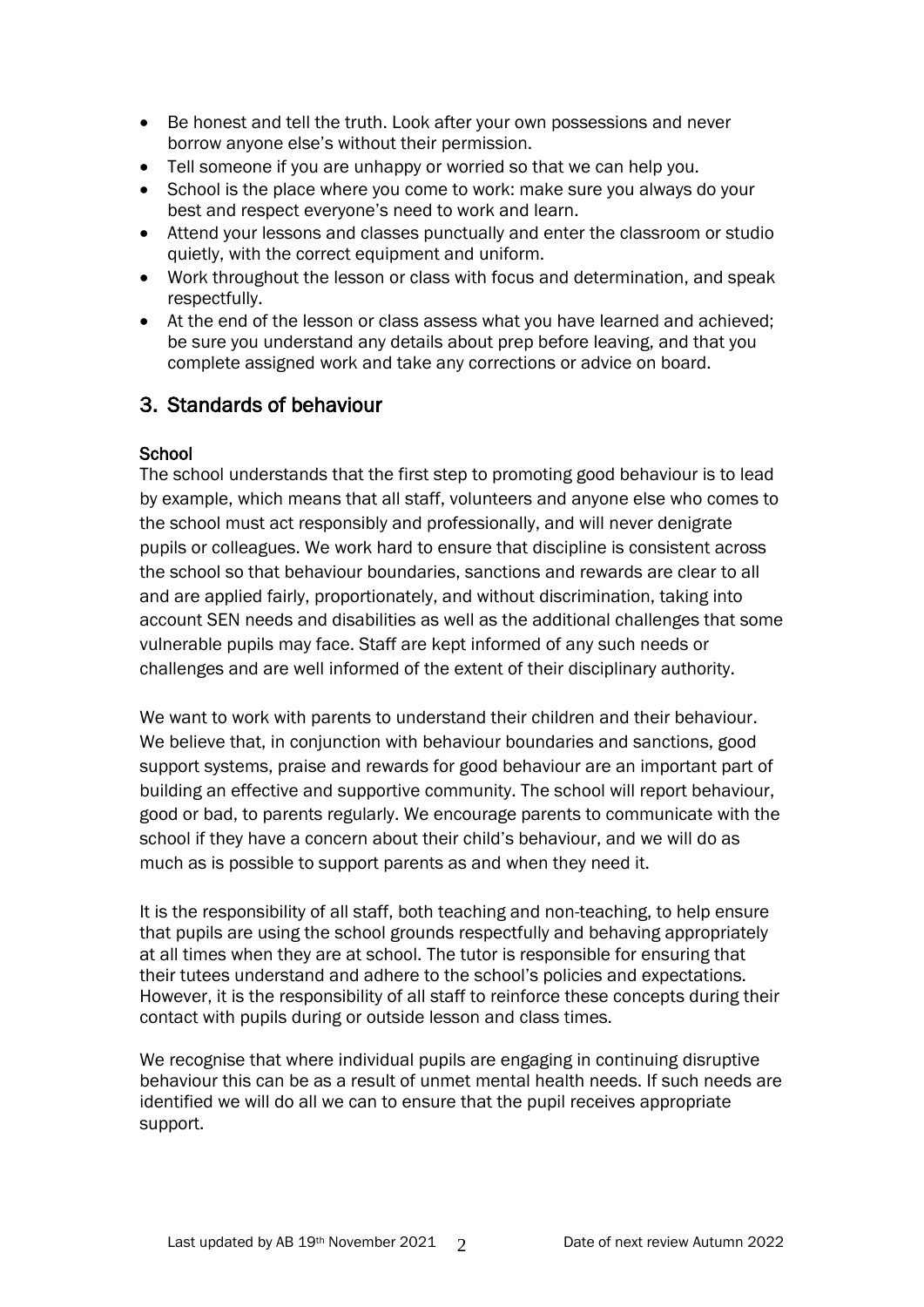The school will take all reasonable measures to ensure the safety and wellbeing of all pupils and staff, including protection from bullying. We aim to combat bullying and other harmful behaviour using, amongst others, preventative strategies through the active development of pupils' social, emotional and behavioural skills. This is covered further in the section on bullying, and in the school's Anti-Bullying policy.

## Peer on peer/child on child abuse

Children can abuse other children or young people (often referred to as peer on peer abuse) and it can happen both inside and outside of school as well as online. It is important that all staff recognise the indicators and signs of peer on peer abuse and know how to identify it and respond to reports as detailed in the School's Safeguarding policy. All staff should understand that even if there are no reports in school of peer on peer abuse, it does not mean it is not happening: it may be the case that it is just not being reported. As such, it is important that if staff have any concerns about peer on peer abuse they should speak to the DSP or DDSPs. In all cases, if staff are unsure, they should always speak to the DSP team.

Peer on Peer abuse is most likely to include, but may not be limited to:

- bullying (including cyberbullying, prejudice-based and discriminatory bullying);
- abuse in intimate personal relationships between peers;
- physical abuse such as hitting, kicking, shaking, biting, hair pulling, or otherwise causing physical harm (this may include an online element which facilitates, threatens and/or encourages physical abuse);
- sexual violence, such as rape, assault by penetration and sexual assault (this may include an online element which facilitates, threatens and/or encourages sexual violence);
- sexual harassment, such as sexual comments, remarks, jokes and online sexual harassment, which may be stand-alone or part of a broader pattern of abuse;
- causing someone to engage in sexual activity without consent, such as forcing someone to strip, touch themselves sexually, or to engage in sexual activity with a third party;
- consensual and non-consensual sharing of nudes and semi-nude images and or videos (also known as sexting or youth produced sexual imagery);
- upskirting, which typically involves taking a picture under a person's clothing without their permission, with the intention of viewing their genitals or buttocks to obtain sexual gratification, or cause the victim humiliation, distress or alarm. It is a criminal offence under the Voyeurism (Offences) Act 2019 and anyone, of any gender, can be a victim.
- initiation/hazing type violence and rituals (this could include activities involving harassment, abuse or humiliation used as a way of initiating a person into a group and may also include an online element).

The school takes a zero tolerance to peer on peer abuse. Any form of behaviour that can be considered peer on peer abuse must be considered a child protection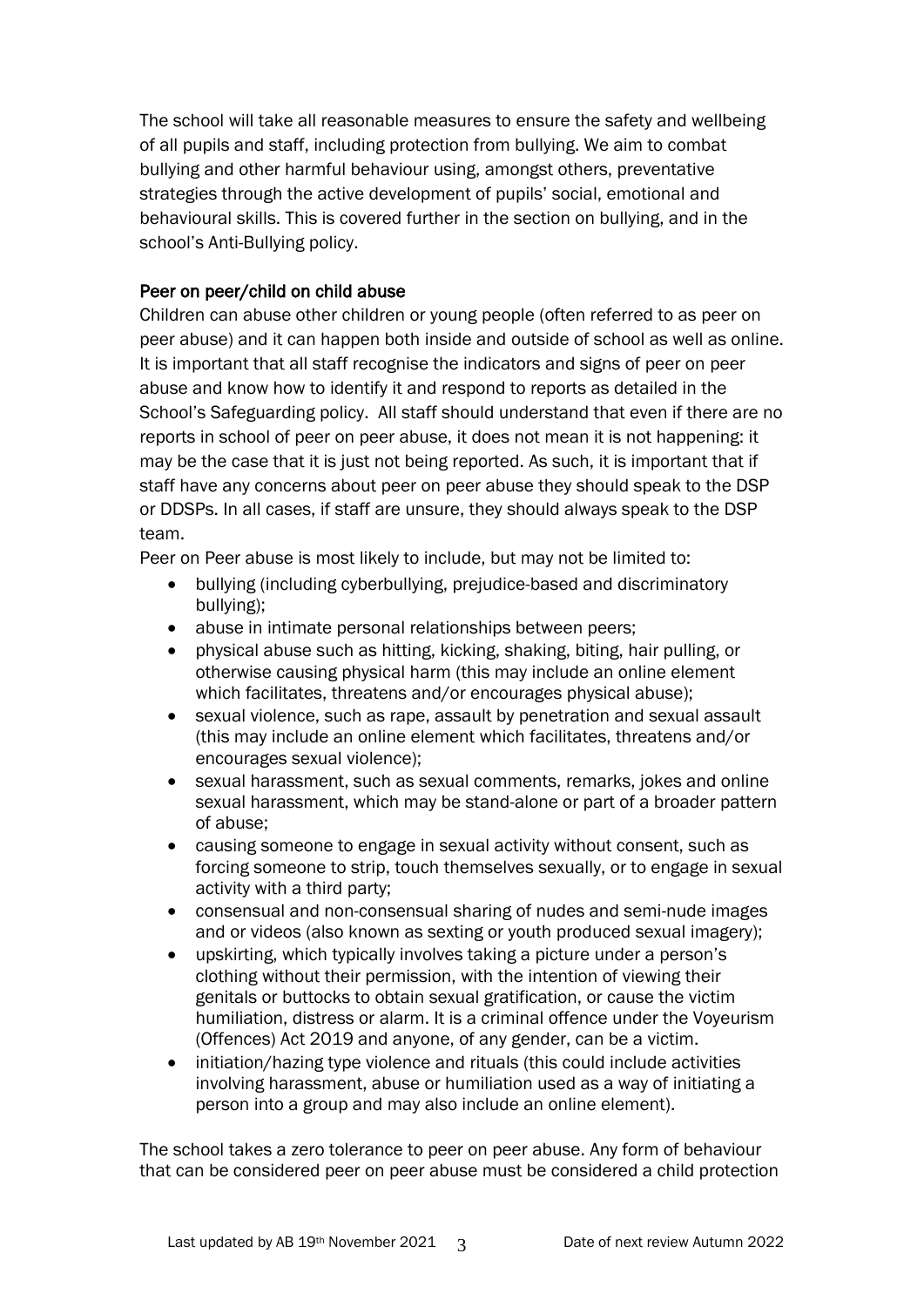matter and staff should refer to the school's Safeguarding and Child Protection policy. However, some of these behaviours will also need to be handled with reference to other policies such as the behaviour, anti-bullying and online safety IT and user agreement policies. All behaviour takes place on a spectrum. Understanding where a child's behaviour falls on a spectrum is essential to being able to respond appropriately to it. The school recognises the importance of distinguishing between problematic and abusive behaviour. Suitable sanctions will be considered in instances of peer on peer abuse up to and including permanent exclusion. The nature of the incident and the wishes of the victim will be especially important in determining how to proceed in such cases and appropriate support will be provided to both the victim and the perpetrator as required on a case-by-case basis. Taking disciplinary action and providing support are not mutually exclusive actions – they can, and should, occur at the same time if necessary.

Tring Park is committed to a whole school approach to ensure the prevention, early identification and appropriate management of peer on peer abuse within our school and beyond. In cases where peer on peer abuse is identified, the school will follow its child protection procedures, taking a contextual approach to support all young people who have been affected by the situation as detailed in the school's Safeguarding policy.

### The Head Boy/Girl/Deputies/Prefects/House Captains and Deputies

The Head Boy/Girl/Deputies/Prefects/House Captains and Deputies are expected to be positive role models for their peers and to be always mindful of how to uphold and encourage all pupils to behave in an appropriate and exemplary manner. Prefects or any other pupils in a position of authority must not 'discipline' their peers. They are expected to liaise with staff over matters of discipline.

## Pupils

The school expects all of its pupils to show respect to one another, to school staff, and to anyone else that they may meet. Incidents of bullying, denigration or bringing intentional harm to other members of our community will not be tolerated. Pupils are ambassadors to our school even when off school premises and we expect them to act accordingly. They are expected to obey school rules, listen, follow staff instructions, and accept and learn from any sanctions that they receive. This extends to any arrangements put in place to support their behaviour, such as our behaviour agreement contract*.*

The school has a clear code of conduct for using IT equipment and the internet. All pupils must sign the IT Acceptable Use Policy Agreement for Pupils which can be found as part of the School's Online Safety, IT and Acceptable Use policy and is available on the Parent Portal and the school website. All pupils also receive information on e-safety.

### Parents

Parents play an important part in ensuring that their children are responsible for their own behaviour in school. We ask that parents sign the Parent and Pupil Acknowledgements to indicate that they have read the Parent and Pupil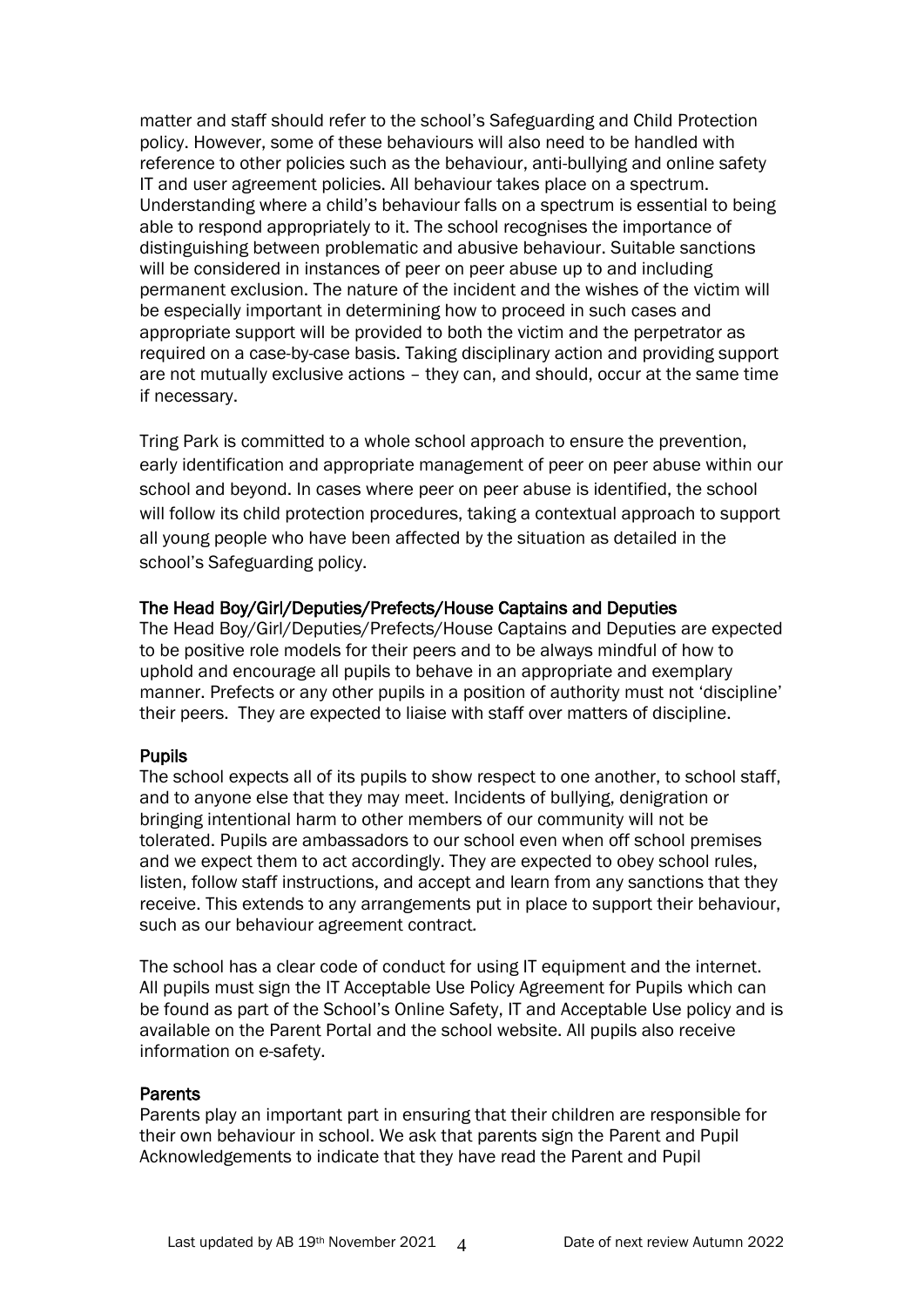Handbook, and that they will respect and support the school's Behaviour policy and the authority of the school staff as part of this.

We ask parents to work with the school in support of their child's learning, which includes informing the school of any special educational needs or personal circumstances that may result in their child displaying unexpected behaviour. We ask that parents be prepared to attend meetings at the school with appropriate staff to discuss their child's behaviour if necessary.

In the case of exclusions, we ask that parents provide appropriate supervision for their child during the time that they are excluded from school and, if invited, to attend a return to school interview with their child.

# 4. Rules and expectations that apply to all members of the school community

All members of the school community must make themselves familiar with the guidance given in the Parent and Pupil handbook, copies of which are given to all staff and pupils upon joining the school, and which are available on the school's intranet and Parent Portal. In particular, the following rules and expectations apply at all times:

- Always be on time.
- Keep your appearance smart and tidy. Wear school and vocational uniform or adhere to appropriate guidelines of dress at all times.
- Be considerate of your peers and the extended community. Do not run through hallways and corridors, do not shout out during lessons and classes, or shout to one another in hallways, or when in public places.
- Be polite and respectful at all times. This applies to staff, pupils and visitors.
- Take care of your environment, both on the school site and outside, and keep it tidy. Do not litter and do not vandalise property in any way.
- Health and safety equipment is only for use in emergency situations and should not be tampered with under any circumstances.
- Disobeying staff is not tolerated.

Under no circumstances may illegal or inappropriate items be brought into school, and all pupils will respect and look after the school premises and environment. The following behaviour is regarded as completely unacceptable and will result in higher level disciplinary action and possibly in exclusion, depending on the circumstances:

- verbal abuse to staff and others
- verbal abuse to pupils
- the use of rude, derogatory, racist, sexist or defamatory language
- physical abuse to/attack on staff
- physical abuse to/attack on pupils
- indecent behaviour
- damage to property
- misuse or supply of illegal drugs
- misuse of other substances
- theft
- gambling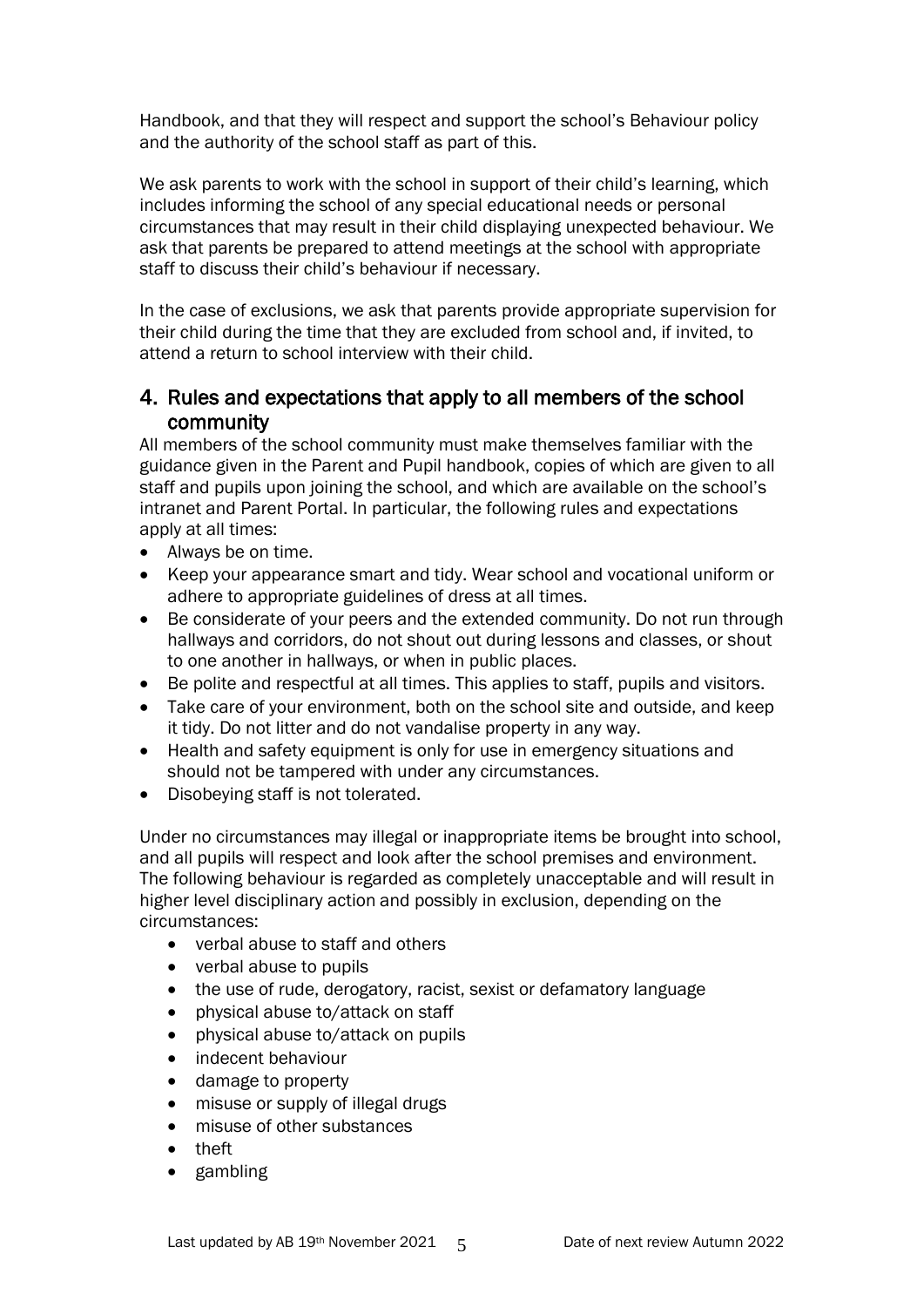- serious actual or threatened violence against another pupil or a member of staff
- any form of sexual harassment, abuse or assault including upskirting
- carrying an offensive weapon
- arson
- truanting from school
- unacceptable behaviour which has previously been reported and for which school sanctions and other interventions have not been successful in modifying the pupil's behaviour
- posting negative comments about the school or staff on the internet
- sending or posting derogatory texts/emails/photographs/sexting/ electronic communications or engaging in any form of cyberbullying

The following items are not allowed in school under any circumstances:

- o Alcohol and drugs
- o Cigarettes, matches and lighters
- o E-cigarettes, shishas or other vaping items that mimic smoking
- o Weapons of any kind
- o Material that is inappropriate or illegal for children to have, such as racist or pornographic material
- o Chewing gum

### **Drugs**

The school will not tolerate drug use of any sort on school property or during offsite school activities. The school takes its Alcohol, Smoking, Drugs and Substance Abuse policy very seriously and will discipline any person found to be in possession of drugs. This includes solvents and any other substance that can be misused or harmful. Pupils may be permanently excluded if they are found to be involved in drug-related incidents. This includes supplying, possessing, or taking drugs.

### Prescription drugs

Carrying, supplying or taking prescription drugs illegitimately could result in a permanent exclusion.

### Non-prescription drugs

Some over-the-counter drugs can be harmful if misused and we advise that pupils should not carry these in school. If they need medication they can go to the Medical Centre.

### Medication

We are aware that it may be necessary for some pupils to take medication during the school day. Parents should make the school aware of this by contacting the Medical Centre as soon as their child starts taking the medication.

### Alcohol and Cigarettes

Consuming, carrying or supplying alcohol is strictly prohibited, as is smoking cigarettes, vaping or carrying or supplying cigarettes or vaping equipment. Any pupil involved in any alcohol or cigarette related activity will face disciplinary action.

### All of these rules also apply when travelling to and from school.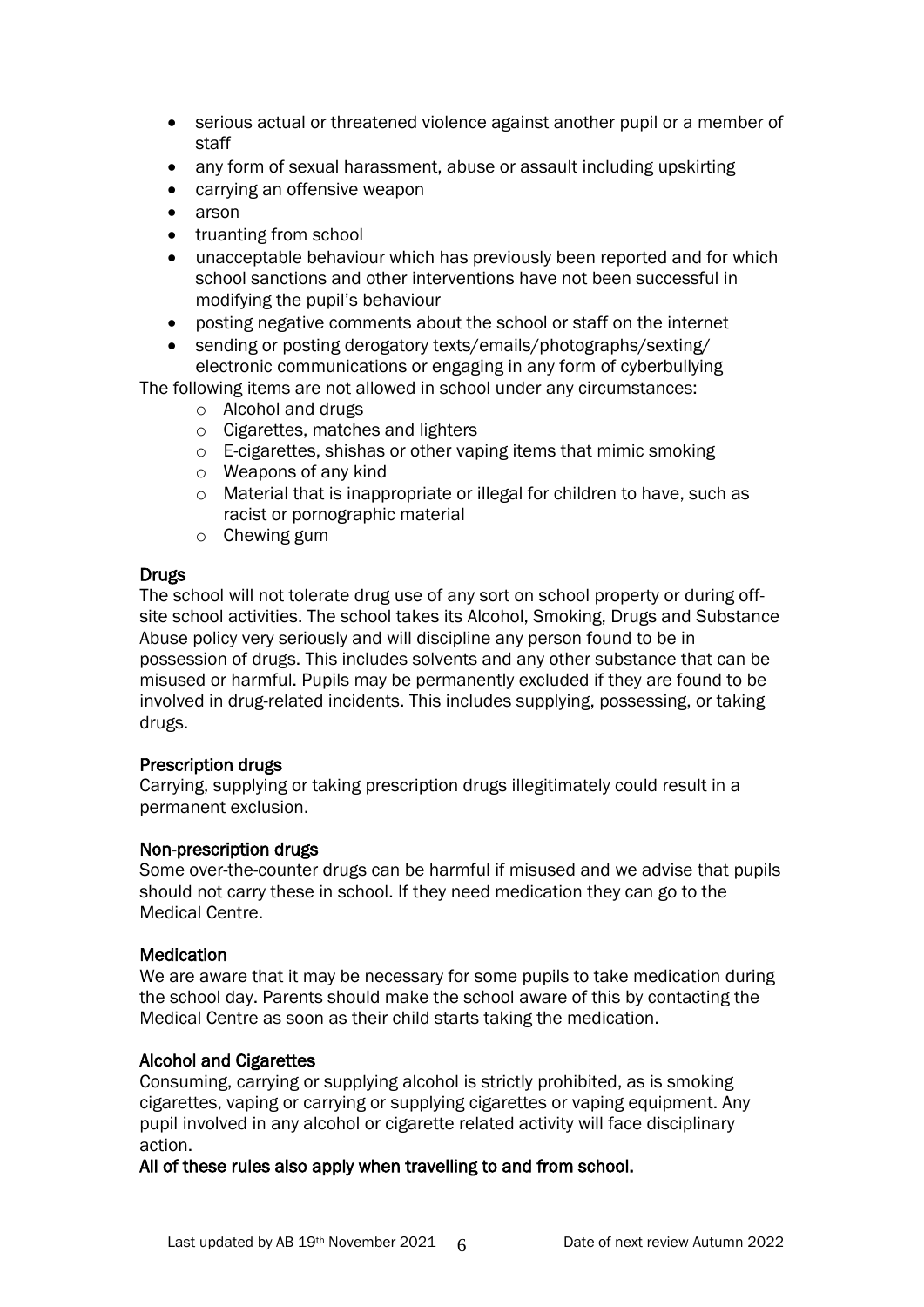# 5. Bullying

Tring Park School wants to make sure that all pupils feel safe at school and accepted into our school community. Our ethos is one of inclusion and equality; bullying of any kind is regarded as a serious breach of our behaviour policy and will not be tolerated, whether it is a one-off incident or an ongoing campaign.

Bullying can be verbal or physical, and can be directed at both staff and students. The school practises a preventative strategy to reduce the chances of bullying, and our Anti-Bullying policy is instilled in everything we do at the school. It is made very clear to pupils what is expected of them in terms of respecting their peers, members of the public and staff, and any intentional breach of this will result in disciplinary action. Because bullying is a form of peer on peer abuse and can be very serious in nature, staff should also refer to the School's Safeguarding and Child Protection policy.

If an allegation of bullying does come up, the school will:

- take it seriously
- act as quickly as possible to establish the facts
- record and report the incident; depending on how serious the case is, it may be reported to the Principal
- provide support and reassurance to the victim
- make it clear to the 'bully' that this behaviour will not be tolerated. If there is a group of people involved, they will be spoken to individually and as a whole group. It is important that children who have harmed another, either physically or emotionally, redress their actions, and the school will make sure that they understand what they have done and the impact of their actions
- ensure that if a sanction is used, it will correlate to the seriousness of the incident and the bully will be told why it is being used
- consider a fixed term or permanent exclusion in cases of repeated or serious bullying

# 6. Rewards, Sanctions and Managing Behaviour

## Rewards

Tring Park believes that it is important to encourage good conduct throughout the school by celebrating and rewarding good behaviour. Verbal praise from an adult is an important reward for good behaviour or work. At Tring Park we strive to verbally acknowledge and reinforce positive behaviour whenever possible. Written feedback also indicates achievement, effort and means of further improvement.

Rewards are also given in the form of merits for good behaviour and good work ethic, such as:

- Exceptional piece of work produced
- Improved level of work in class
- Consistently well prepared for class
- Working consistently hard in class
- Random act of kindness witnessed by staff
- Consistently in correct uniform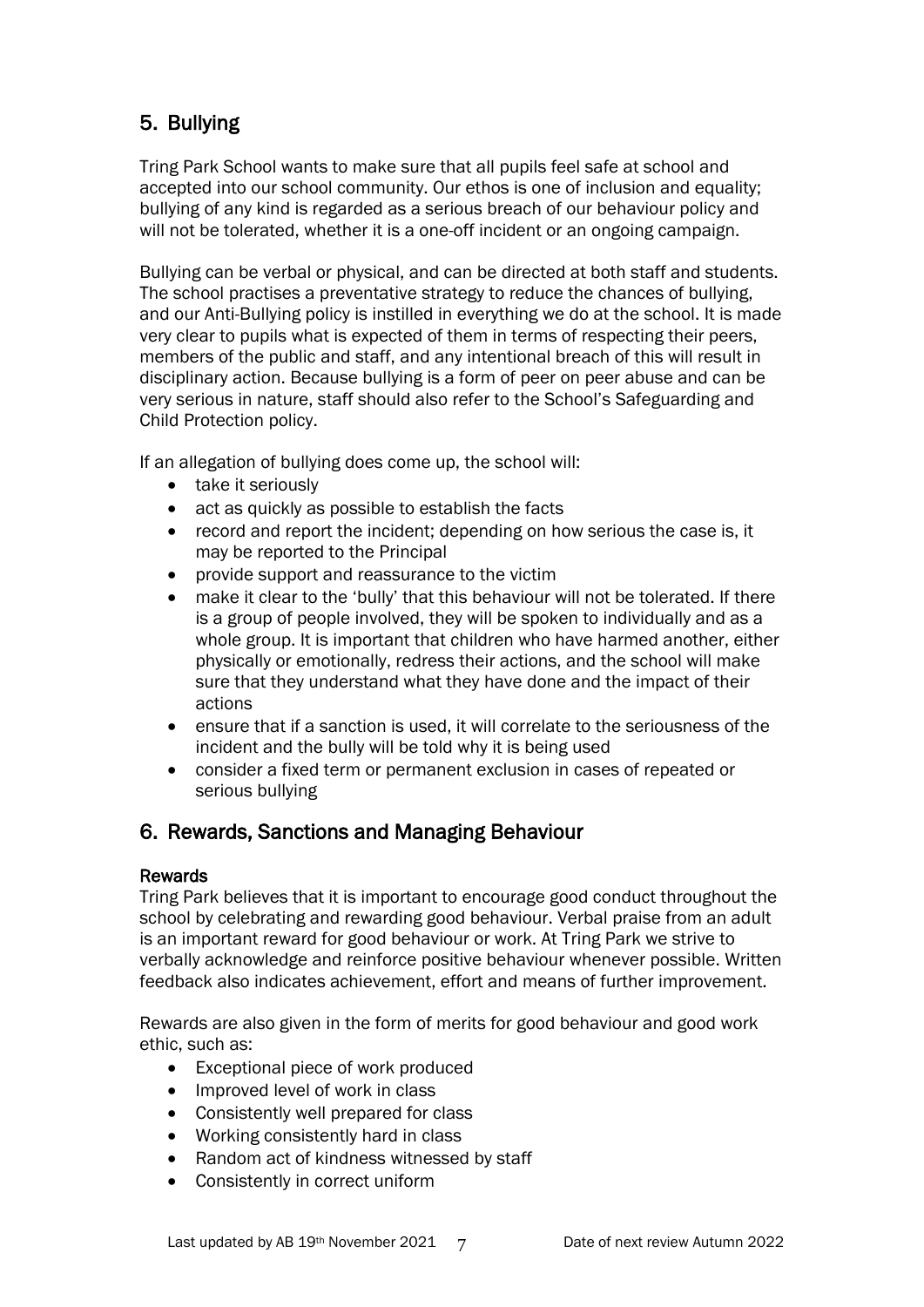- Consistently well behaved in class
- Assisting staff with tasks
- Supporting another pupil in need
- Working beyond staff expectations

These are accumulated to achieve the following rewards: 20 merits for a Bronze award (certificate, postcard home from Head of Lower School/Middle School/Sixth Form, £5 Costa voucher or similar), 50 merits for a Silver award (certificate, letter home from Deputy Principal, £10 Amazon voucher or similar) and 100 merits for a Gold award (certificate, letter home from Principal, £15 Amazon voucher or similar). Pupils who make an outstanding positive achievement or consistently accomplish positive achievements are rewarded with a Principal's Distinction (certificate and meeting with the Principal) or a Deputy Principal's Commendation (certificate and meeting with the Deputy Principal). Those five pupils who achieve the most merits over the school year will be recognised on Founders' Day with the Platinum Award. In addition to the above, pupils will be rewarded with a 'skip the lunch queue' voucher for every 10 merits that they achieve.

### **Sanctions**

Section 91 of the Education and Inspections Act 2006 introduced a statutory power for teachers and certain other staff to discipline pupils. Tring Park School operates using the following disciplinary measures:

- Verbal Strategies
- Report Card
- Gating
- Referrals and the Detention system
- Behaviour Agreement Contract
- Internal/Fixed-term /Permanent Exclusion

The school believes that it is important for parents to be kept informed of sanctions when they are deemed necessary so that parents can work with the school to help their children learn from their mistakes and move on quickly. Parents are able to see and monitor their child's conduct via the iSAMS App. However, for continued or more serious misconduct, the child's Senior Housemaster/mistress, the Pastoral Behaviour Coordinator or the Head of Lower School/Middle School/Sixth Form will contact parents by phone or email. More serious infractions will result in a letter home from the Principal or a request for parents to come in for a meeting with the school.

### Managing Behaviour

How we react as adults determines how pupils will respond and behave. The following stepped approach is designed to promote a consistency of response. Examples of inappropriate behaviour are given a score and linked to possible sanctions. This is a guide only and every incident must be judged and assessed according to the circumstances and appropriate action taken. All sanctions will be recorded on the pupil's iSAMs profile. Continued poor conduct will also result in a support meeting with the Pastoral Behaviour Coordinator/Academic Mentor/Vocational Tutor.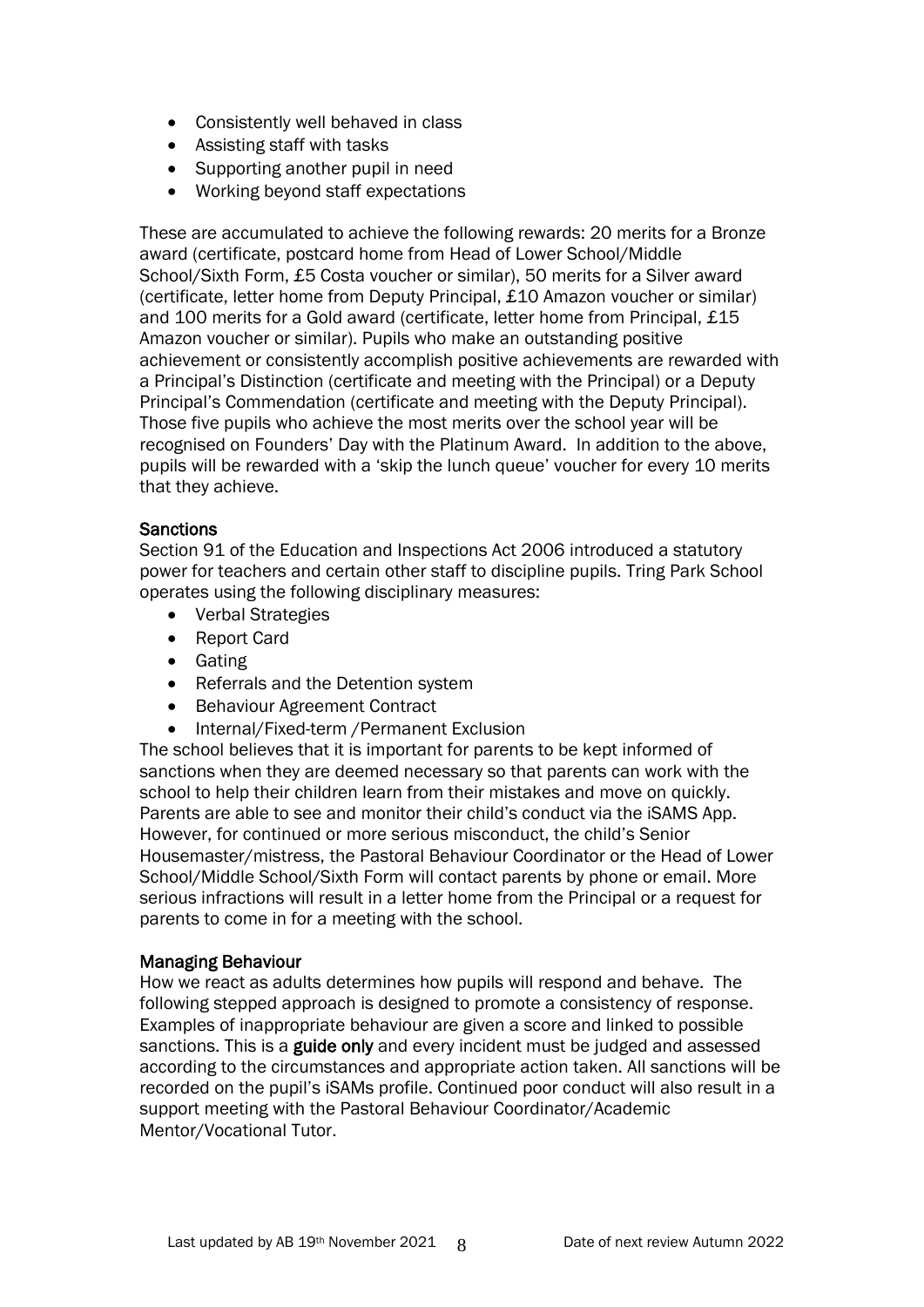| Level          | <b>Examples of behaviour</b>                                                                                                                                                                                                                                                                                                                                                                                                                                                                | <b>Action</b>                                                                                                                                                                                                                                                                         |
|----------------|---------------------------------------------------------------------------------------------------------------------------------------------------------------------------------------------------------------------------------------------------------------------------------------------------------------------------------------------------------------------------------------------------------------------------------------------------------------------------------------------|---------------------------------------------------------------------------------------------------------------------------------------------------------------------------------------------------------------------------------------------------------------------------------------|
| $\mathbf{1}$   | Outstanding achievement or effort:<br>$\bullet$<br>this can be for vocational, academic<br>or pastoral areas and is reserved for<br>examples of the highest<br>achievement by any measure.                                                                                                                                                                                                                                                                                                  | <b>Principal's Distinction</b><br>Certificate given to pupil and letter sent home to<br>celebrate achievement.<br>Pupil meets with Principal to discuss success.<br>$\bullet$                                                                                                         |
| $\overline{2}$ | Consistent positive achievement;<br>$\bullet$<br>exceptional effort; outstanding<br>improvement in tests, assessments<br>or grades; consistent positive<br>attitude; excellent organisational<br>skills; thoughtfulness to peers etc.                                                                                                                                                                                                                                                       | <b>Deputy Principal's Commendation</b><br>Certificate given to pupil by Deputy Principal.<br>Pupil meets with Deputy Principal to discuss<br>$\bullet$<br>success.                                                                                                                    |
| 3              | Individual and group competitions;<br>$\bullet$<br>A particularly good piece of work,<br>$\bullet$<br>behaviour or commitment to studies.<br>Consistent good behaviour or<br>۰<br>commitment to studies;<br>Being a good role model to other<br>$\bullet$<br>pupils.                                                                                                                                                                                                                        | Merits awarded which accumulate for pupils to<br>$\bullet$<br>gain awards.                                                                                                                                                                                                            |
| 4              | Low level negative behaviour;<br>$\bullet$<br>Lateness; failure to register;<br>$\bullet$<br>incorrect uniform or equipment;<br>talking out of turn; off task;<br>Poor effort/incomplete/missing prep.<br>$\bullet$<br>Disrupting the learning of others.<br>$\bullet$<br>Disruptive in lessons, refusing to<br>$\bullet$<br>move when asked;<br>Using mobile phone in lessons.<br>$\bullet$<br>Cheating, plagiarism, in lessons and<br>$\bullet$<br>prep<br><b>Missing tutor time</b><br>۰ | Managed by the teacher: verbal warning;<br>$\bullet$<br>Note in planner, signed and dated;<br>۰<br>Referral;<br>$\bullet$<br><b>Teacher's detention</b><br><b>Contact with parents via Academic</b><br>$\bullet$<br>Mentor/Vocational Tutor.                                          |
| 5              | Repeated level 4 behaviour;<br>$\bullet$<br>Defiant behaviour - challenging<br>$\bullet$<br>teacher - uncooperative;<br>Truanting from class;<br>$\bullet$<br>Leaving school premises without<br>$\bullet$<br>consent;<br>Being in a restricted area / boarding<br>$\bullet$<br>house without permission;<br>Cheating, plagiarism, in exams<br>$\bullet$<br>Found out of bounds.<br>$\bullet$                                                                                               | <b>Referral to relevant Director;</b><br>$\bullet$<br>Meeting with Vocational Course Director/Head of<br>$\bullet$<br>Lower School/Middle School/Sixth<br>Form/Pastoral Behaviour Coordinator;<br>Put on report;<br>$\bullet$<br>Gating;<br>Director's Detention.<br>$\bullet$        |
| 6              | <b>Repeated Level 5 behaviour</b><br>$\bullet$<br>Very disruptive in lessons: swearing;<br>$\bullet$<br><b>Repeated truanting;</b><br>$\bullet$<br>Vandalism/graffiti;<br>$\bullet$<br>Possession of cigarettes, alcohol,<br>$\bullet$<br>vaping device or pornography.                                                                                                                                                                                                                     | Principal's detention and letter home;<br>$\bullet$<br><b>Behaviour Agreement Contract;</b><br>$\bullet$<br><b>Internal Exclusion;</b><br>$\bullet$<br><b>Fixed Term Exclusion;</b><br>$\bullet$<br>Meeting with Principal and Pastoral Behaviour<br>Coordinator/Director of Academic |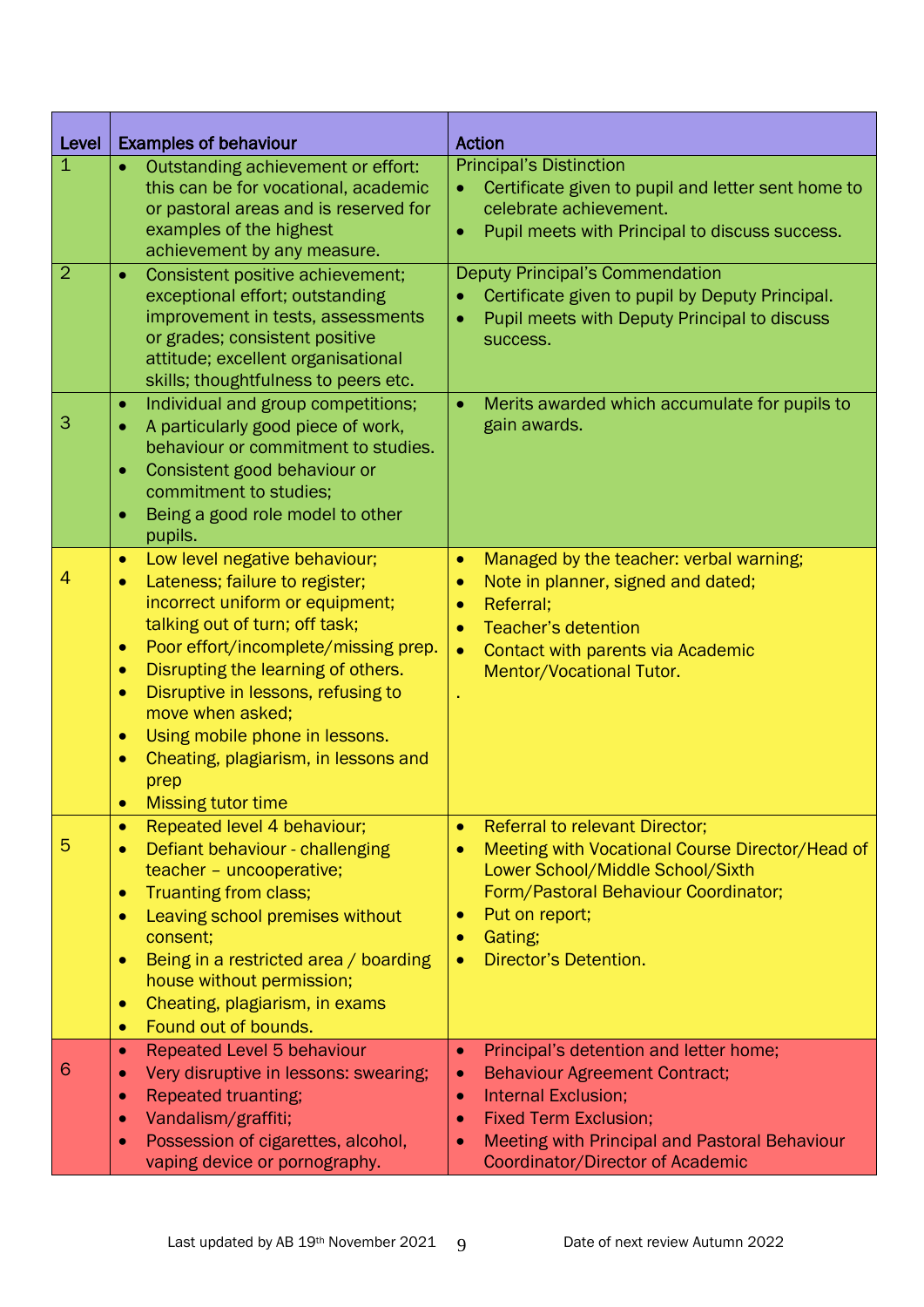| Consumption of alcohol<br>Verbal/physical bullying;<br>Lower level peer on peer abuse.<br>$\bullet$                                                                                                                                                                                                                                                                                                                                                                                                  | <b>Studies/Director of Vocational Studies.</b>                                                                                                                                                                                          |
|------------------------------------------------------------------------------------------------------------------------------------------------------------------------------------------------------------------------------------------------------------------------------------------------------------------------------------------------------------------------------------------------------------------------------------------------------------------------------------------------------|-----------------------------------------------------------------------------------------------------------------------------------------------------------------------------------------------------------------------------------------|
| Theft:<br>Bringing school into disrepute;<br>$\bullet$<br>Possession of drugs/alcohol/<br>weapons;<br><b>Consumption and excessive</b><br>consumption of alcohol / use of<br>drugs<br>Abusive behaviour or malicious<br>allegation made towards a member<br>of staff:<br>More serious peer on peer abuse;<br>$\bullet$<br>violence; bullying; fighting; any form<br>of sexual harassment or sexual<br>violence; upskirting; racist abuse;<br>damage to property; persistent<br>disruptive behaviour. | <b>Behaviour Agreement Contract;</b><br>$\bullet$<br><b>Fixed Term Exclusion;</b><br>Exclusion;<br>Referral to outside agencies such as police, LSP,<br><b>Hertfordshire Families First or the Channel</b><br>programme as appropriate. |

Verbal strategies are often the most effective sanctions and are used frequently to discuss a pupil's behaviour, help him or her get back on track and put things right. Staff should:

- respond constructively and calmly; do not shout;
- separate the behaviour from the person:
- discuss with colleagues and take advice;
- if a pupil is aggressive: be calm, look relaxed, stand still, look at the pupil, use his or her name, acknowledge feelings, offer choices, agree to tackle the problem, give a quiet order and repeat it, use humour not sarcasm, send for help if necessary, move on;
- if a pupil is defiant: look at the pupil, use his or her name, be positive, express dissatisfaction with the behaviour and remind him or her of the consequences, re-direct e.g. focus on work by moving to another pupil, stay friendly and praise for settling back to work.

It is not possible to have an in-depth conversation with a pupil during the lesson or class and it is never advisable to confront a pupil in front of his or her peers. It is much more effective to arrange to see the pupil outside of the lesson to discuss behaviour and positive ways forward.

Report cards are used as a means of monitoring a pupil's progress or behaviour and are a successful tool for helping the pupil to track his or her performance also.

Gating and detentions are sanctions that are used when the school considers them a reasonable response to a breach of school discipline. Where appropriate, reasonable notice of the sanction will be given. There are four types of detention. A Pastoral Detention is a boarding detention that is normally held at 9am on a Sunday by the Pastoral Behaviour Coordinator or Senior Housemistress/master. A Teacher's Detention is given for some lower-level poor behaviours and for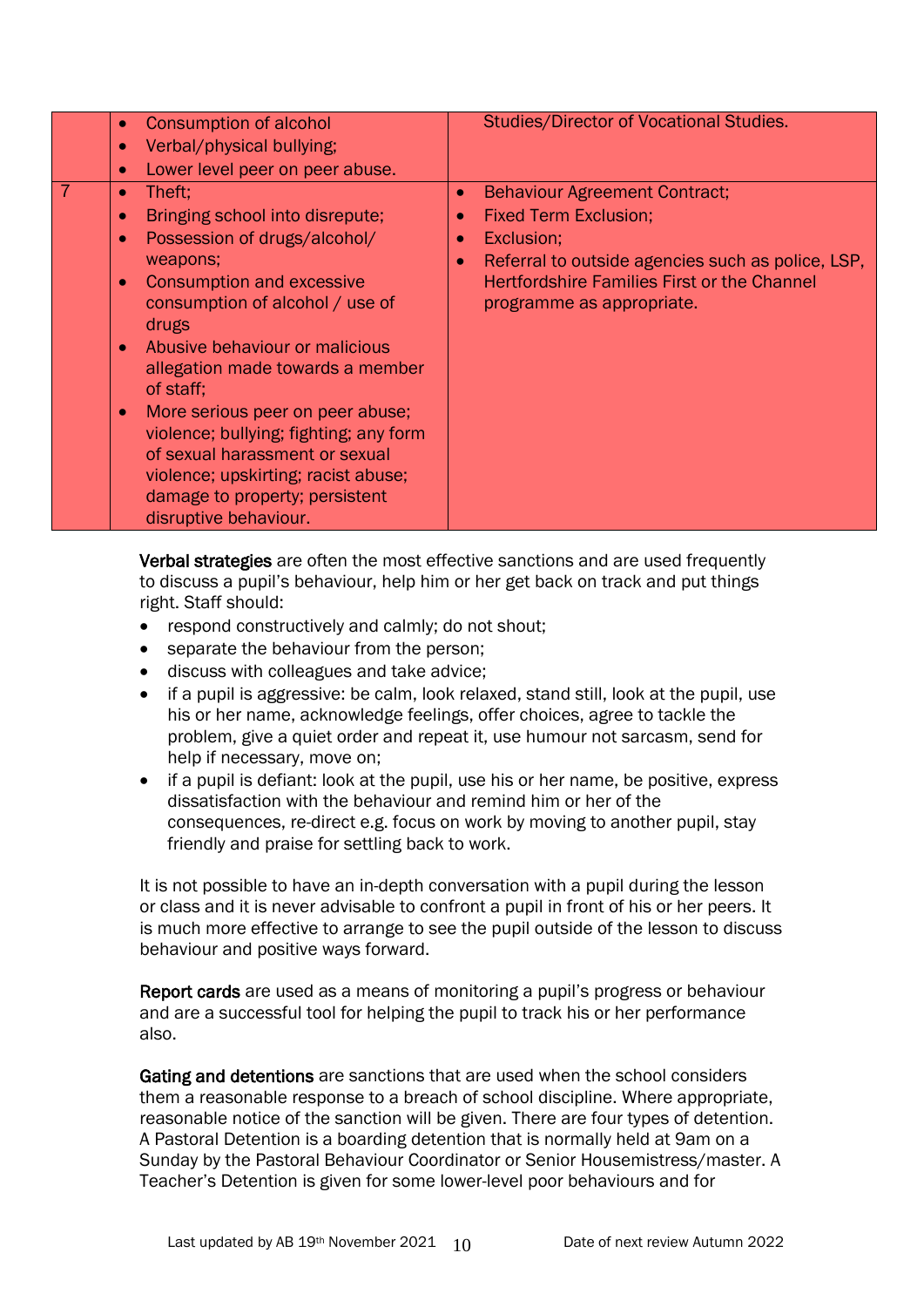repeated low level behaviours It is 30 minutes long and supervised by a Head of Year . A Director's Detention is normally held in school hours during vocational time. It is 30 minutes long for junior pupils and one hour long for senior pupils and supervised by the Director of Studies. A Principal's detention is the most serious form of detention. It normally takes place outside of school hours on a Saturday evening starting at 7pm. It usually lasts for one hour but can be extended to two hours for more serious offences.

Behaviour Agreement Contracts may be used in the case of more persistent or ongoing issues. This is an agreement between the school and the pupil about expected behaviour. This contract is signed by the pupil, the parent, the Principal and the Deputy Principal

Internal/Fixed Term /Permanent Exclusions. Only the Principal or Deputy Principal has the power to exclude a pupil from school, either for a fixed term or permanently. A pupil may be excluded through either internal or external exclusion for one or more fixed periods, for up to 45 days in any one school year. A pupil may also be excluded permanently (expelled). A fixed-term exclusion may be converted into a permanent exclusion if the circumstances warrant this. Parents have the right of appeal.

Parents should be informed that it is now a criminal offence punishable by fixed penalty fine or prosecution of the parents if a child is seen in a public place during normal school hours without reasonable justification, during the first five days of exclusion from a state school. Pupils excluded from an independent school may be apprehended as it would not be evident to a police officer that the child is not from a state school.

Other sanctions: The school may prescribe and authorise the use of such other sanctions as comply with good educational practice and tend to promote observance of the school's code of conduct. The academic and vocational departments also make clear their expectations and rules regarding rewards and sanctions relating to late prep and behaviour during lessons.

Tring Park recognises that there is a difference between boarding and nonboarding pupils and subsequently there is a separate Boarding Sanctions Log that covers evenings and weekends.

Therefore, in boarding houses, poor behaviour such as lack of co-operation, disruption of others' study or sleep, or otherwise putting at risk his or her own or others' health and safety is managed with as much consistency as possible, taking into account both the needs of the individual and those of the community.

The table below shows examples of how different misdemeanours may be dealt with and will be logged on iSAMs as a Boarding Misdemeanour. Continued poor pastoral conduct or more serious pastoral misconduct may result in a meeting with a pupil's Senior Housemaster/mistress and the Pastoral Behaviour Coordinator and/or a Pastoral detention.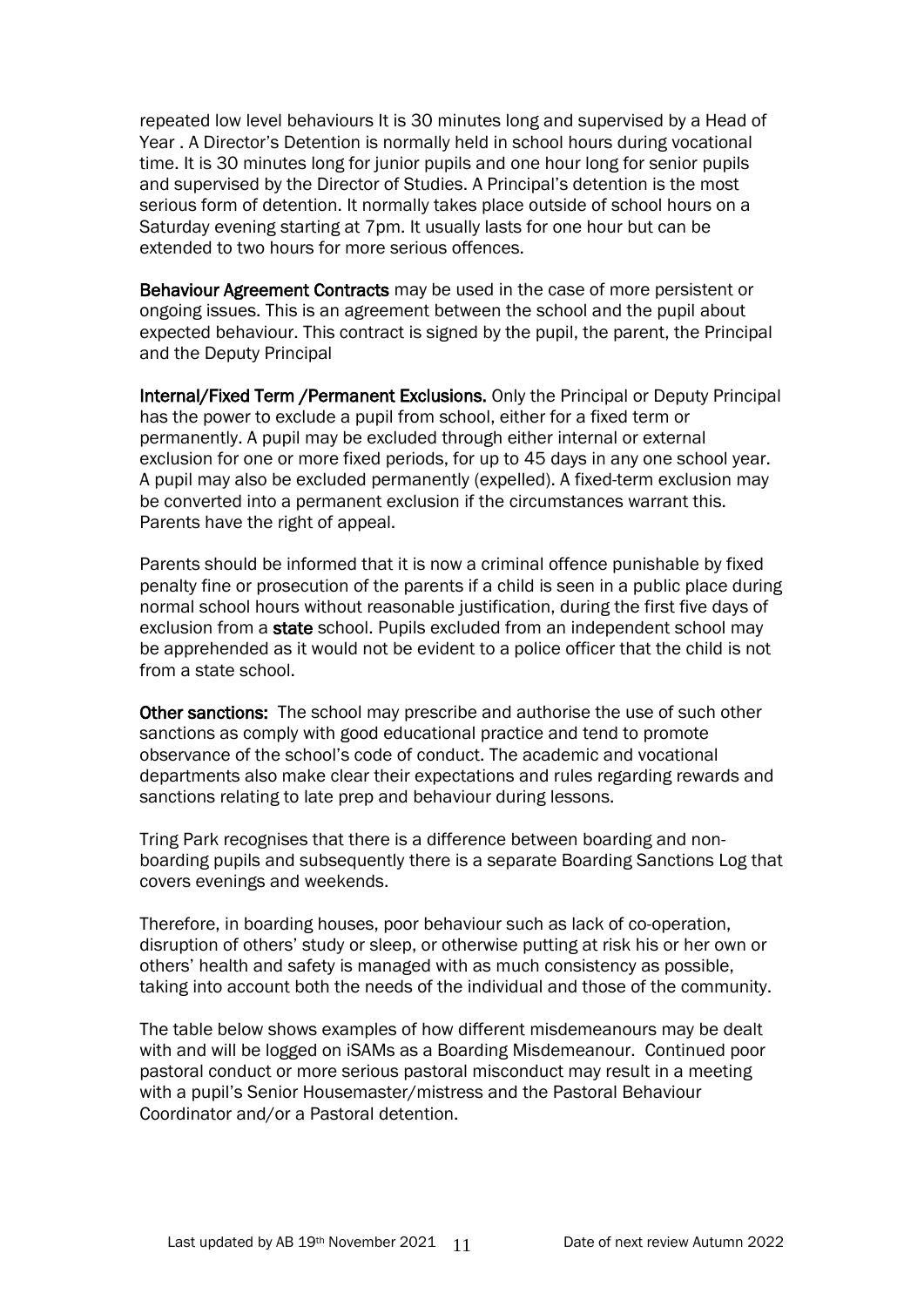| <b>Boarding Behaviour</b>                                                   | <b>Example of Boarding Sanction</b>                                                                                                         |
|-----------------------------------------------------------------------------|---------------------------------------------------------------------------------------------------------------------------------------------|
| Not handing phone in at lights out                                          | Confiscation of phone for 24 hours<br>$\bullet$                                                                                             |
| Late back for curfew                                                        | Gated to house for 24 hours<br>$\bullet$                                                                                                    |
| Non-attendance of house meetings                                            | Take the minutes of the following<br>$\bullet$<br>house meeting                                                                             |
| Late handing in mobile phone                                                | Loss of phone during the following<br>$\bullet$<br>school day                                                                               |
| Having a second mobile phone                                                | Permanent confiscation of 2 <sup>nd</sup><br>$\bullet$<br>phone, returning it to parents. 24<br>hours confiscation of 1 <sup>st</sup> phone |
| Prolonged untidiness in dorm area                                           | Gated to dorm until rectified<br>$\bullet$<br>Laundry duty                                                                                  |
| Not doing house duties (common<br>rooms, etc.)                              | Laundry duty                                                                                                                                |
| Noisy after lights out                                                      | Early bedtime the following<br>$\bullet$<br>night/week                                                                                      |
| Not being ready for bed at lights<br>out                                    | Reporting to houseparent in full<br>$\bullet$<br>uniform the following morning.                                                             |
| Not getting up in the morning                                               | Reporting to houseparent in full<br>$\bullet$<br>uniform the following two mornings.                                                        |
| Failure to register in the evening<br>and/or at weekends                    | Hourly/more regular check-in for the<br>next week                                                                                           |
| Going to the Ville during prep<br>without permission                        | Gated to the house for one week<br>$\bullet$                                                                                                |
| Using cooking equipment without<br>permission                               | Loss of use of common<br>$\bullet$<br>room/kitchen                                                                                          |
| Burning food due to lack of<br>attention and setting off the fire<br>alarm  | Lost use of equipment for a term<br>$\bullet$<br>and Pastoral Detention                                                                     |
| Having banned foods in the<br>boarding house                                | Banned from tuck run<br>$\bullet$<br>Gating<br>Confiscation of banned foods                                                                 |
| Incorrect dress code i.e. not<br>wearing slippers or dressing gown,<br>etc. | Laundry duty<br>Wearing full academic uniform to<br>prep                                                                                    |

## Searching and confiscation

Following guidance set out by the Education and Inspections Act 2006, our members of staff are authorised to use confiscation as a disciplinary sanction if it is lawful. This means that staff may confiscate or seize items in the possession of pupils that are illegal or banned by the school. It is our first priority to ensure that pupils are in a safe and secure environment when they are in our care, and any items that may jeopardise the safety of other students or themselves will be taken off pupils without notice.

A teacher or someone who has lawful control of the child can search a pupil with their permission to look for any item that the school's rules say must not be brought into school. The Principal and other members of staff authorised by him have the power to search a pupil without the pupil's consent if they suspect they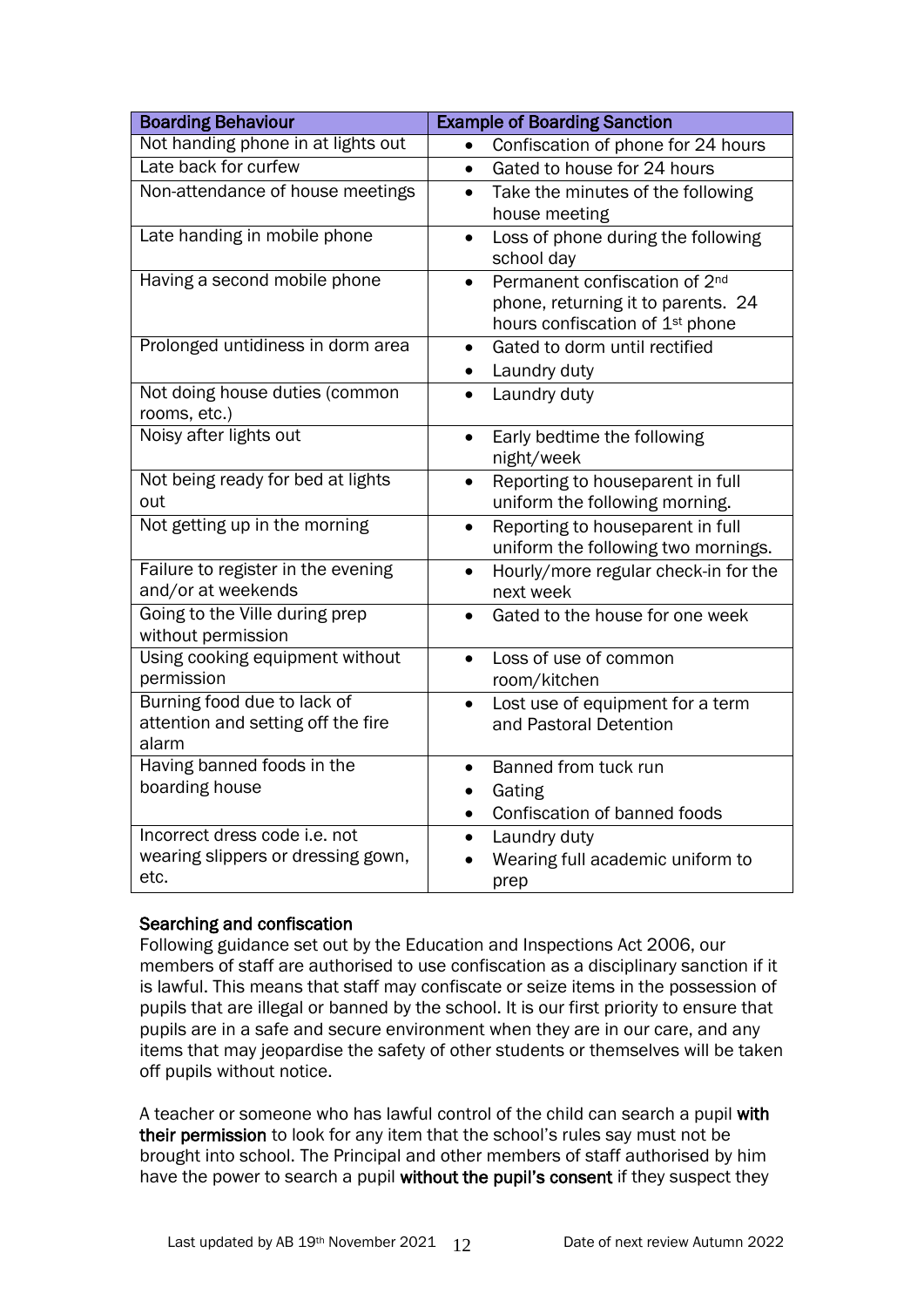are in possession of 'prohibited items'. Prohibited items that can be searched for without consent include:

- knives or weapons
- alcohol
- illegal drugs
- stolen items
- tobacco and cigarettes
- fireworks
- pornographic images
- articles that have been, or could be, used to commit an offence or cause harm.

The Education Act 2011 allows for staff seizing an electronic device to examine any data or files on the device if they think there is good reason to do so. These data or files may be erased before returning the item if they believe there is good reason to do this.

### Use of force

All forms of physical punishment are unacceptable and could render a member of staff liable for prosecution. Corporal punishment is prohibited at all times.

Section 93 of the Education and Inspections Act 2006 enables school staff to use such force as is reasonable in the circumstances to prevent a pupil from doing, or continuing to do, any of the following:

- committing any offence (or, for a pupil under the age of criminal responsibility, what would be an offence for an older pupil)
- causing personal injury to, or damage to the property of, any pupil (including himself or herself), the school or any member of the school community
- prejudicing the maintenance of good order and discipline at the school or among any pupils receiving education at the school, whether during a teaching session or otherwise

Tring Park School does not encourage the use of force and it will be used very rarely in special circumstances. There is no definition of when it is reasonable to use force, and every situation will have to be judged by the person in charge at that time. The degree of force used should be the minimum needed to achieve the desired result.

All staff at the school have the authority to use force when reasonable, and this extends to any other person whom the Principal has given the responsibility to be in charge or in control of the pupils. Staff can also use this power when they are lawfully in charge of pupils but off the school premises i.e. on a school trip.

Following serious incidents involving the use of force, the school will speak to the parents/guardians concerned. It is up to schools to decide whether it is an appropriate occasion to report the use of force to parents. Such serious incidents involving the use of force will also be recorded by the school.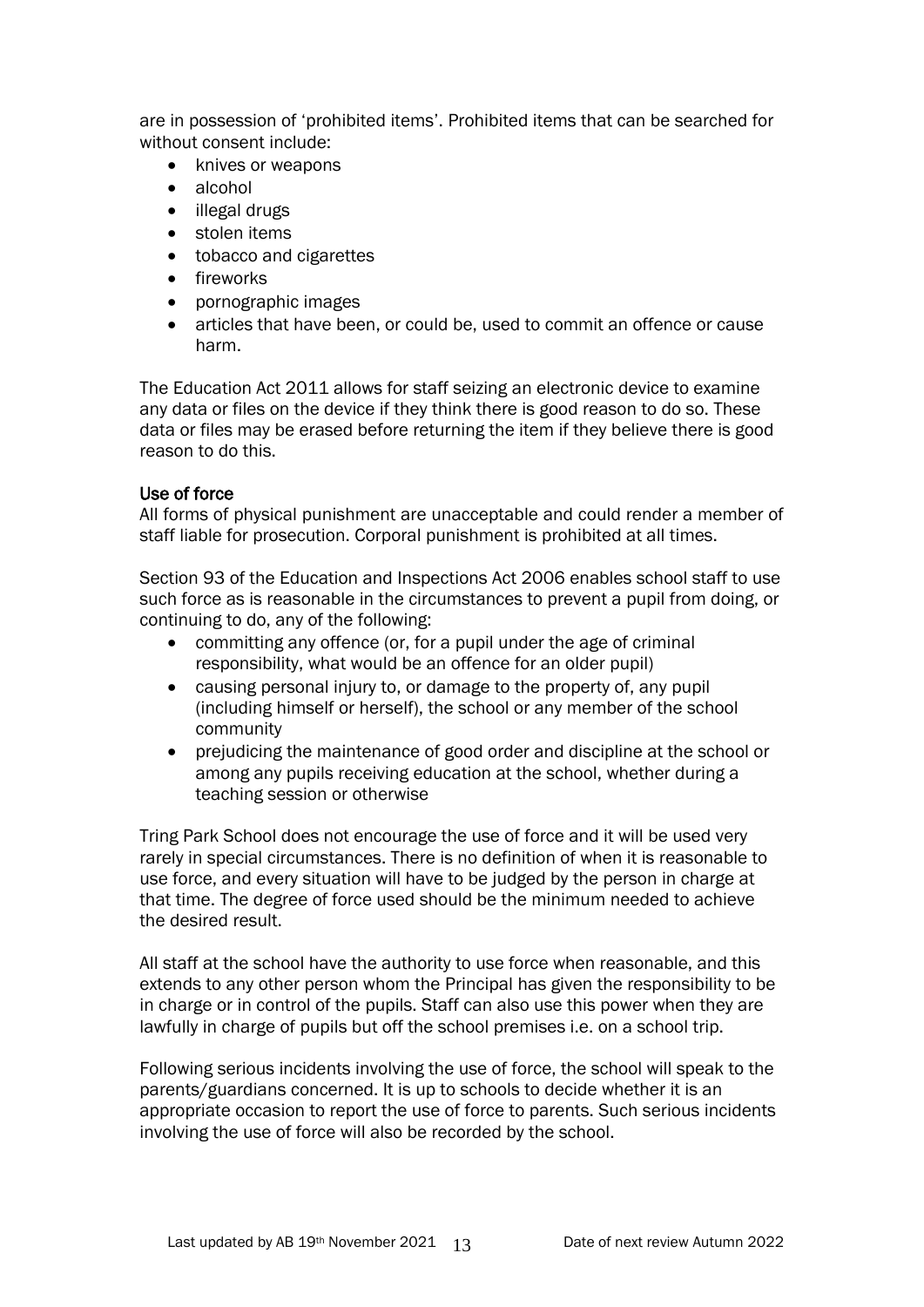Full details of procedures are available in the school's Use of Reasonable Force and Physical Restraint policy.

## Regulating pupils' offsite conduct

Pupils who are caught or known to have been misbehaving on the way to or from school, or near the school premises, will be disciplined by the school. This also applies to pupils who break school rules during work experience, school trips or extended school activities such as shows, or any event where poor behaviour might jeopardise the chances of future pupils participating.

# 6.1 Code of Behaviour for Educational Visits and offsite conduct

## Pupils are reminded

- That they should arrive punctually.
- That they must at all times follow the directions given to them by members of staff.
- That they must listen to and follow directions given to them by staff employed at the venue and to treat the staff with courtesy and respect.
- That in public places they must behave in a considerate manner and not inconvenience members of the public in any way.
- That they must behave in a responsible and safe manner whilst travelling.
- That they must come equipped for and complete the appropriate work.

## Pupils Must Never

- Eat, drink or chew gum whilst attending an exhibition, lecture etc.
- Leave their allotted group without prior permission from staff.
- Leave the venue without prior permission from the visit organiser.
- Visit a venue's café or souvenir shop without prior permission from a member of staff.

## Code of Dress

For normal educational visits, pupils will be expected to wear full school uniform. However, there may be exceptional circumstances when other clothes are deemed more suitable. If alternative clothing is required the member of staff arranging the trip will inform pupils.

## Sixth Form Only

Occasionally Sixth Formers will attend a study day when the lunch hour is free time. Students will only be allowed to leave the venue at lunchtime with prior permission from the visit organiser, and they must return on time for the afternoon session. Sixth Formers are normally permitted to wear their own clothes for educational visits, but students must be dressed neatly and appropriately.

Failure to comply with this code in any way will be treated as a significant misdemeanour. Pupils may be banned from further trips.